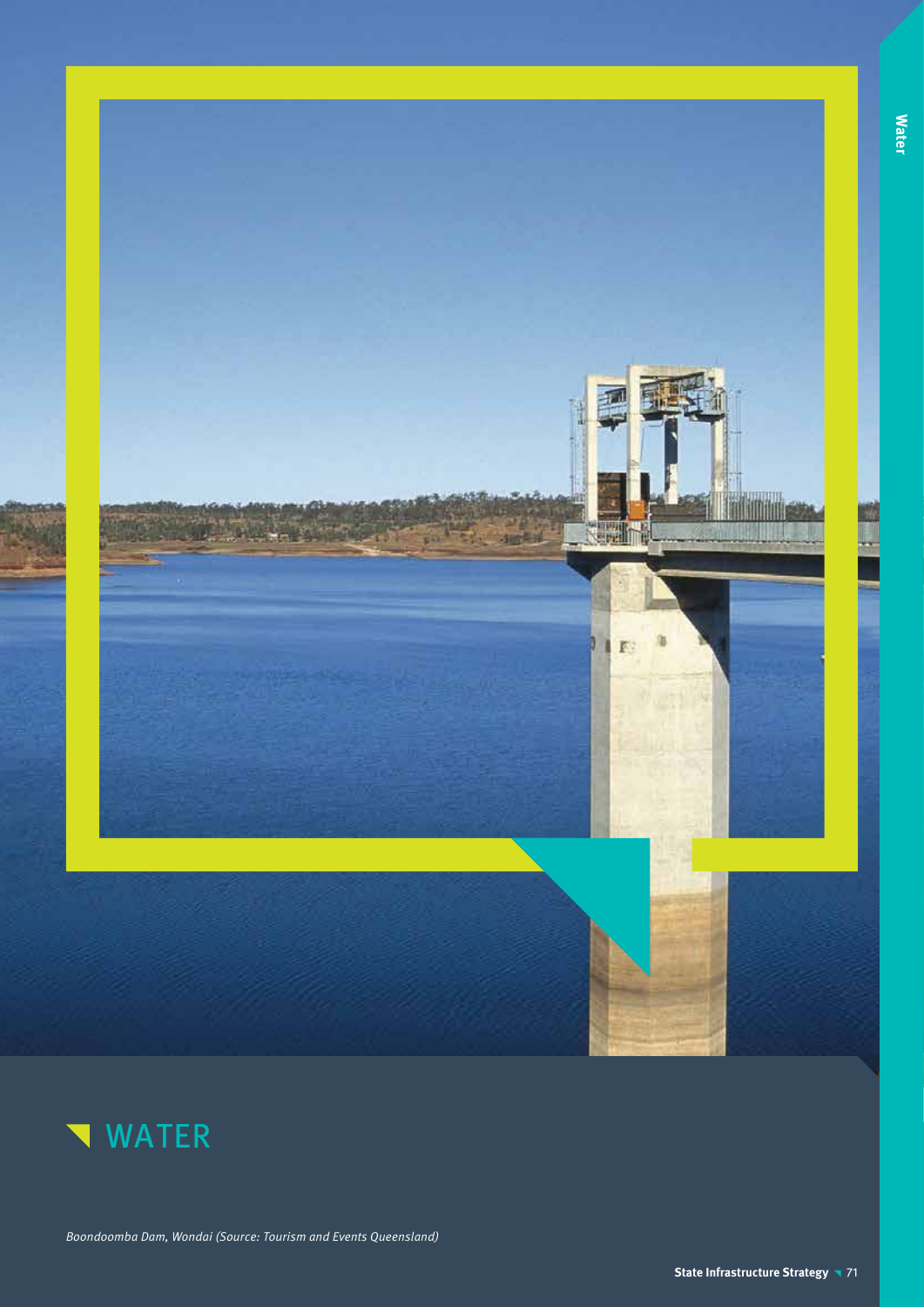

# WATER

# **VERVIEW**

Queensland's water resources are precious. They must be efficiently managed to meet the needs of our growing population and industry demand, while ensuring the sustainability of our water resources into the future.

As well as being essential for life and a vital part of our economy, water is key to our long-term prosperity, supporting our traditional agriculture and resource sectors, along with emerging regional industries like hydrogen. It is also vital for preserving the beauty and biodiversity of Queensland's natural environment and diverse ecosystems which are integral to our local communities, way of life and economy.

While this strategy is focused on state infrastructure, water and wastewater infrastructure in Queensland involves multiple levels of government and various regulatory frameworks. Together these help to provide affordable infrastructure that delivers safe, secure and accessible water supply and wastewater treatment, ensuring health and environmental standards are met. This helps maximise Queensland's economic potential, while making our communities more resilient in the face of climate change and increasing weather extremes.

Effective water supply planning and viable funding models are essential to the provision of appropriate long-term infrastructure solutions. This also ensures our 'blue infrastructure', which includes rivers, wetlands, lakes and springs, are sustainably managed to safeguard supplies and protect ecological systems.

Queensland's water supply supports several of the state's key domestic and export industries, especially agriculture. Ensuring it remains secure and affordable will also contribute to the expansion and diversification of industries, including hydrogen and renewables.

As climate change challenges water security and our ability to meet growing demand in an uncertain environment, alternatives to traditional bulk water sources – including recycled water and desalination – will need to be explored. This will include seeking out fit-for-purpose solutions for smaller towns and cities.



Burnett River (Source: Tourism and Events Queensland)

The Queensland Bulk Water Opportunities Statement (QBWOS) outlines the state's strategic framework for maximising the utilisation and efficiency of existing water supply infrastructure, optimising investment into new infrastructure to support economic development, and protecting water security. The QBWOS outlines four strategic objectives that guide the state's approach to bulk water supply:

- ensure safety and reliability of dams and urban water supply.
- $\blacksquare$  optimise utilisation and efficiency of existing infrastructure.
- support infrastructure development that provides a commercial return to the state and publicly-owned bulk water entities.
- $\blacksquare$  consider projects that will provide regional economic benefits.

Ensuring all Queenslanders have access to safe and secure drinking water, and wastewater services, is a critical priority. The Queensland Government works in partnership with local governments to ensure that communities have water and wastewater systems in place, and that these assets are sustainably managed, through good planning, proactive maintenance, and an appropriately skilled workforce.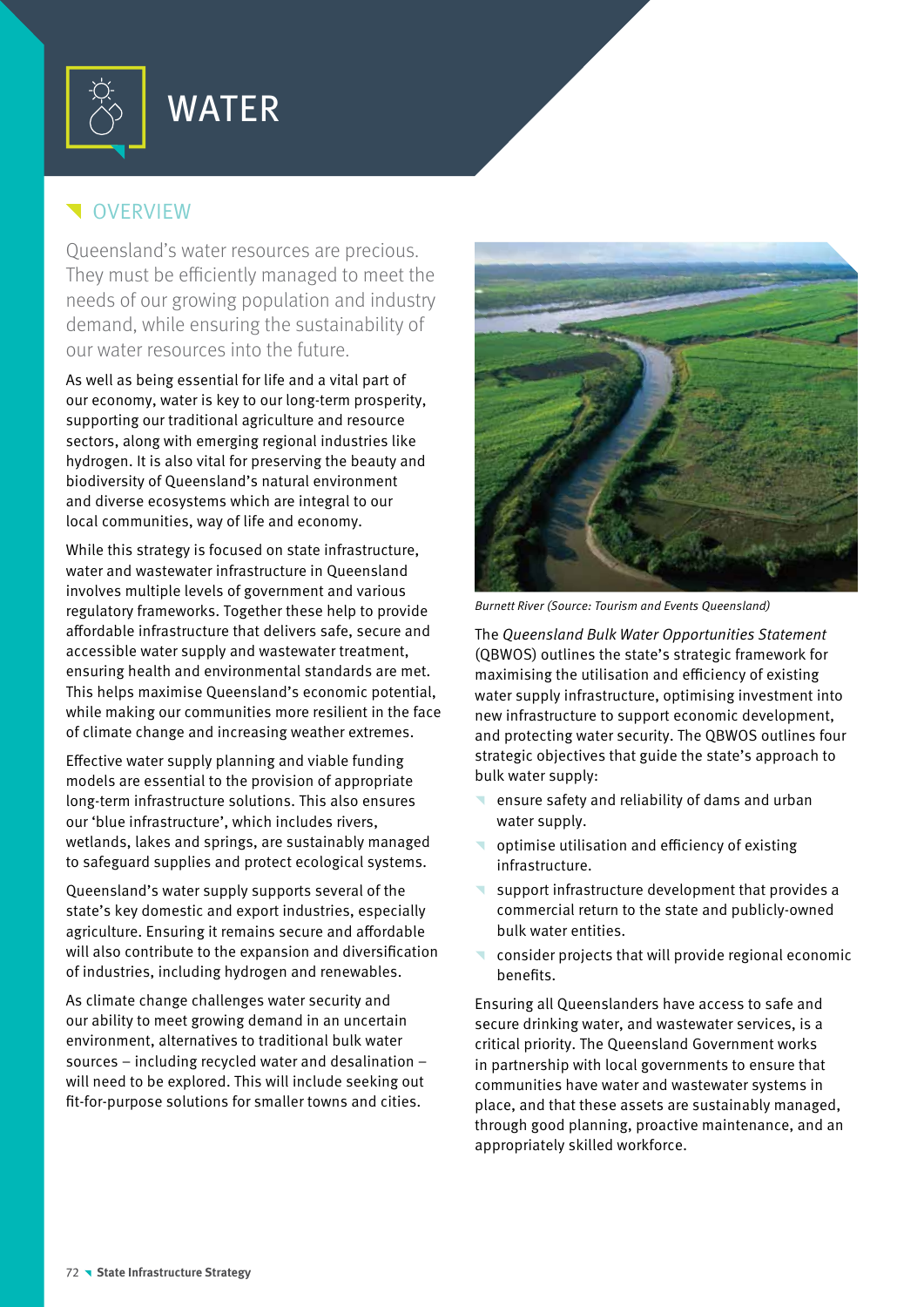# **Water**

## **CURRENT KEY INITIATIVES**

**National Water Infrastructure** Development Fund and National Water Grid construction program Accelerate the assessment of water infrastructure projects in partnership with the Australian Government through the National Water Grid Fund, and the continued delivery of projects, including private proponent projects, funded through the National Water

#### **The Queensland Bulk Water** Opportunities Statement

Infrastructure Development Fund.

The strategic framework outlining the state's approach to bulk water infrastructure.

#### **Regional Water Assessment Program**

\$9 million program targeting three of Queensland's most significant food bowls – Southern and Darling Downs, Bundaberg and Burnett, and the Tablelands – to identify infrastructure and non-infrastructure solutions to maximise water supply and drive future economic growth.

#### **Rookwood Weir**

\$367.2 million in total for the provision of 86,000 megalitres of water for the agricultural development and security of urban and industrial areas in Central Queensland.

# Round 6 of Building our Regions

\$70 million over three years for local governments to improve water supply and sewerage systems.

#### **T** Dam improvement program

Ensuring all dams continue to operate safely during extreme weather events, with major projects including Paradise Dam, Burdekin Falls Dam and Somerset Dam.

#### **Water Security Program**

Provides a plan for how water security can be achieved for SEQ in the next 30 years.



Rookwood Weir, Central Queensland (Source: Sunwater)





NEW TECHNOLOGIES, DATA AND **DIGITISATION** are improving water supply monitoring

and management

Trends in population growth are resulting in a GROWING OF TOTAL DEMAND FOR WATER, particularly in SEQ.



Water supply infrastructure will need to adapt to changing water demands, with

### MORE RENEWABLE ENERGY GENERATION,

the growing hydrogen industry and investigating pumped hydro opportunities



#### INCREASING ENVIRONMENTAL STEWARDSHIP

is seeing more investment in water as assets to enhance people's lives. For example, involvement of First Nations peoples development of Blue Carbon initiatives and ecological best practice water-based tourism and recreation opportunities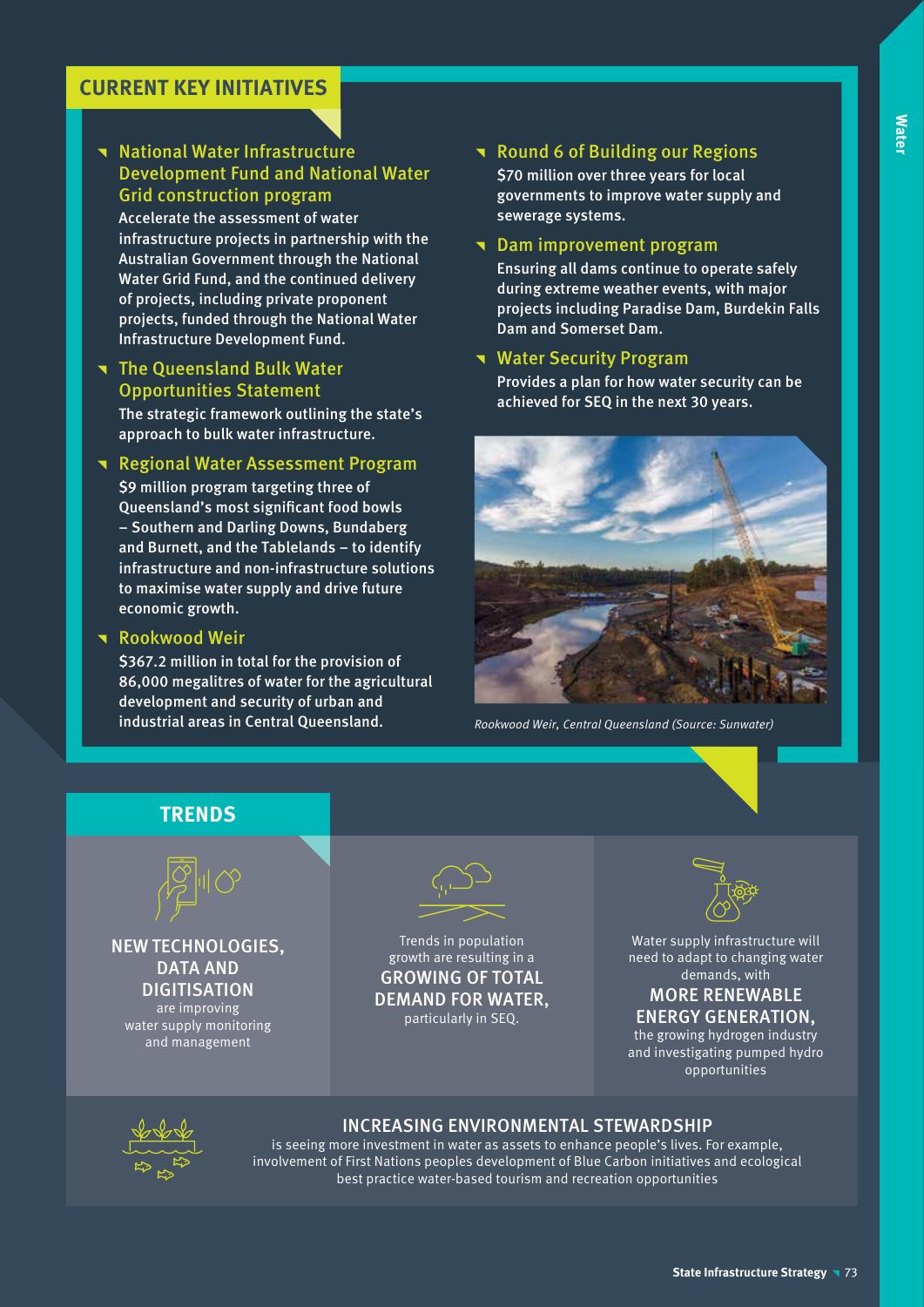

# CHALLENGES

#### Ageing infrastructure

Ageing water assets require greater maintenance and monitoring. The state is working with its water infrastructure partners to assist in planning for upgrades or new infrastructure to secure safe water for all Queenslanders.



### Regional Queensland water security

In regional Queensland, the state partners with local governments to undertake urban water supply security assessments, monitor risks to security and continuity of supply, and provide assistance when needed. The challenge is to prioritise investments across a diverse range of water security needs across the state.

#### South East Queensland water security

SEQ's population is expected to increase to at least 5 million over the next 20 years<sup>75</sup> and while current water security is provided by the SEQ Water Grid and local water supplies, new infrastructure will be required to support the growing population and to meet the Queensland Government's service objectives. Seqwater's Water Security Program summarises the planning undertaken to ensure future water supply meets the desired service objectives.





#### Achieving greater efficiency and reducing wastage

Opportunities exist to improve the efficiency of existing infrastructure by reducing losses so that more water can be made available to the market under existing water plans. The benefit of these opportunities is that water supply can effectively be increased through technology or other measures and defer the need for costly new infrastructure.

There are also opportunities to improve the efficiency of end user water demand through education and demand management programs. State and local governments, bulk water providers and water service providers should work together to promote and encourage water efficiency.



#### Climate change

Queensland has a dynamic climate, from dry and hot conditions in the west, to tropical hot and wet in the north, with some of the highest and lowest rainfalls in the country. Climate change is expected to cause more extreme weather events, from extended droughts to changes in rainfall patterns, severe flooding and high intensity bushfires. These climate risks are embedded in our planning, to help ensure we plan and deliver resilient infrastructure that is appropriate, affordable and embraced by the communities it services.

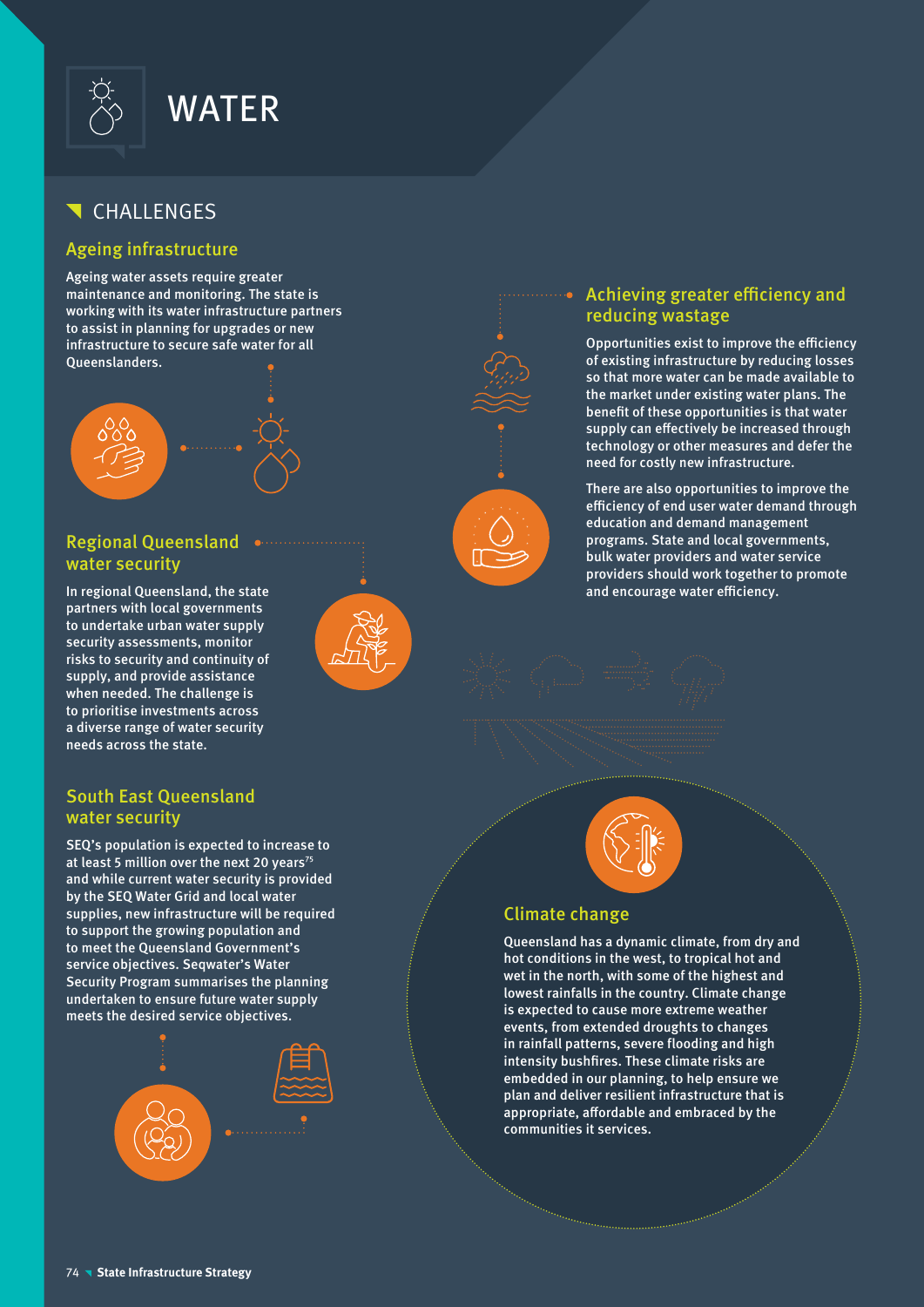# **N** OPPORTUNITIES

#### Making the most of existing infrastructure  $\bullet$  .......

The Queensland Government is entrusted with making strategic choices about the use of the state's resources, and difficult investment decisions must be made. Its commitment to finding innovative ways to use and re-use existing infrastructure means building new is not always necessary.



### Aligning water infrastructure planning with regional economic strategies

Affordable water is a critical enabler for regional industries. Planning for water infrastructure can be enhanced through closer integration with land-use, economic and industry development strategies. Providing greater certainty to industry in regional growth precincts about water, and other economic infrastructure sequencing and delivery timeframes, will support proponents in making investment decisions.



#### Embracing alternative water supplies

The Queensland Government is well placed to respond to increasing water security challenges. For example, using infrastructure built during the millennium drought and SEQ Water Grid's ability to move treated drinking water around the region. There are also other opportunities to adopt an integrated water management approach and diversify water networks through stormwater harvesting and recycled water, which is currently being used to supply industry. Innovation will play a key role in ensuring solutions are fit-for-purpose and reflect community needs.



### Working in partnership

A national approach to water security will help ensure the Australian, Queensland and local governments develop a shared list of priority projects, and a shared framework for the development and assessment of proposals. This will allow decision-makers to focus on achieving these outcomes as opposed to advocating for specific projects.

#### Improving water trading and optimising markets

The state is working hard to ensure water can be allocated to where it is most needed through efficient water trading. More than 30 per cent of Queensland supplemented water entitlements are underutilised so there is opportunity to achieve better outcomes through improving market access and trading opportunities. This helps meet water demand and better utilisation of existing infrastructure before building new infrastructure.

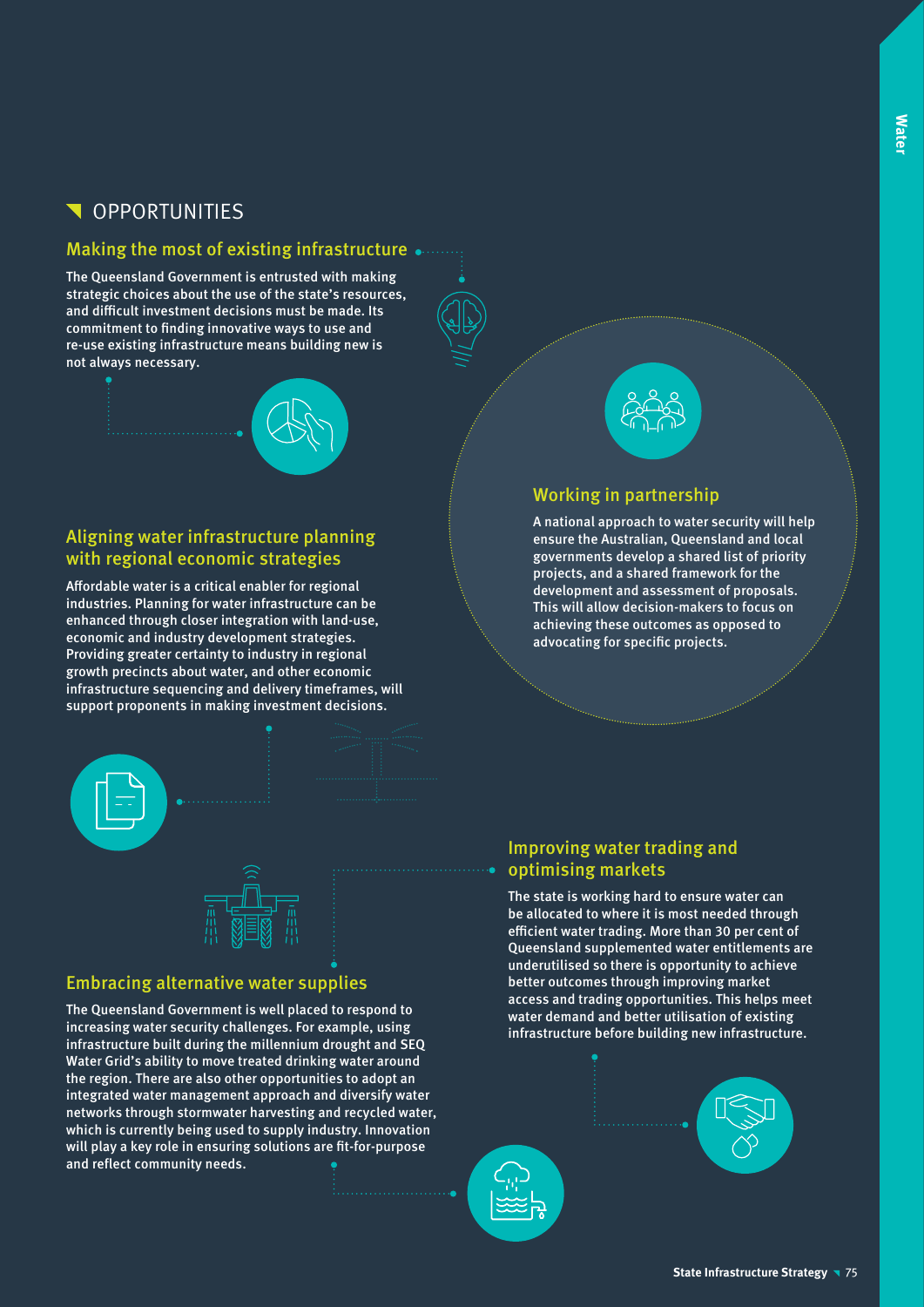

# PRIORITY ACTIONS

**1 Robust consideration of bulk water infrastructure (DRDMW, Seqwater, Sunwater)**



Continue to undertake appropriate due diligence and robust consideration of potential bulk water needs. This will draw on various principles and frameworks for assessment, assurance and prioritisation including those outlined in the QBWOS.

#### **2 Safe and secure water systems (DRDMW, DES, Seqwater, Sunwater)**



The Queensland Government will work with and support state entities and other local providers to provide safe, secure and resilient water supplies for communities and improve stormwater and wastewater quality to improve the overall water ecosystem.

#### **5 Best practice catchment analysis and water planning (DRDMW)**



Continue to incorporate new technologies and the best, most contemporary science in the development of water plans, and to communicate this to industry to help support and reduce risk in their investment decisions.

**8 Communicating the benefits of water efficiency (DRDMW, DAF)**



Encourage the adoption of efficient water use and modern irrigation practices for agriculture, business and communities, to improve water use efficiencies and reduce loss.

**11 Queensland Water Market Optimisation (DRDMW)**



Continue to support the development of more mature, efficient and available water trading markets, to help ensure that water can be allocated towards its highest value purpose and priority industries.

#### **3 Water to catalyse regional economic development (DRDMW, Seqwater, Sunwater)**



Water is a critical enabler for existing and emerging regional industries including hydrogen and advanced manufacturing and for the international competitiveness of the agricultural, food and beverage manufacturing and mining sectors. Infrastructure investment decisions will consider future market demand and emerging industries.

**6 Embedding climate change risk and analysis (DRDMW, Seqwater, Sunwater)**



Improve water planning, water security and catchment analysis by embedding the impact of climate change on water availability into the planning process.

**9 Dam improvement (DRDMW, Seqwater, Sunwater)**



Continue to upgrade dams commensurate with risk to ensure that communities remain safe during extreme weather events. Through this process, opportunities to increase water supply and improve flood mitigation may also be investigated.

**12 Preserving our natural assets and contributing to water system health (DRDMW, Seqwater, Sunwater)**

The state will continue to consider the health of our waterways, catchments and associated systems when assessing water supply and infrastructure proposals.

The state will continue to support catchment improvement projects that target improvement in the quality and quantity of source waters. Such projects can help to mitigate public health risks and reduce water treatment requirements thereby delivering savings on infrastructure investment.

#### **4 Identifying regulatory and other reforms to improve access (DRDMW)**

Identify opportunities to improve and streamline the regulatory and policy regime for water, including clarity on roles and responsibilities for integrated water planning, and licences, providing access to reserves allocated to delay new infrastructure and facilitating innovation.

**7 Securing water supply through research and innovation (DRDMW, DSDILGP, Seqwater, Sunwater)**



The state government will continue to develop innovative approaches to securing water supply for our communities. For example, this will include a focus on cost benefit analysis and research into low-cost treatment options for communities, including small/remote communities and existing non-potable reticulated drinking water supplies.

#### **10 Considering the full range of water infrastructure options (DRDMW, Seqwater, Sunwater)**



Through its water infrastructure assessments, the state will consider the broad spectrum of actions and assets that can improve water supply, optimise water, reduce demand on existing water assets and minimise impacts on the environment. This may include options such as off-stream storage, pipelines, and water recycling. This will include communicating the benefits of recycled water and supporting public and private investment in higher value use of existing wastewater resources in Queensland.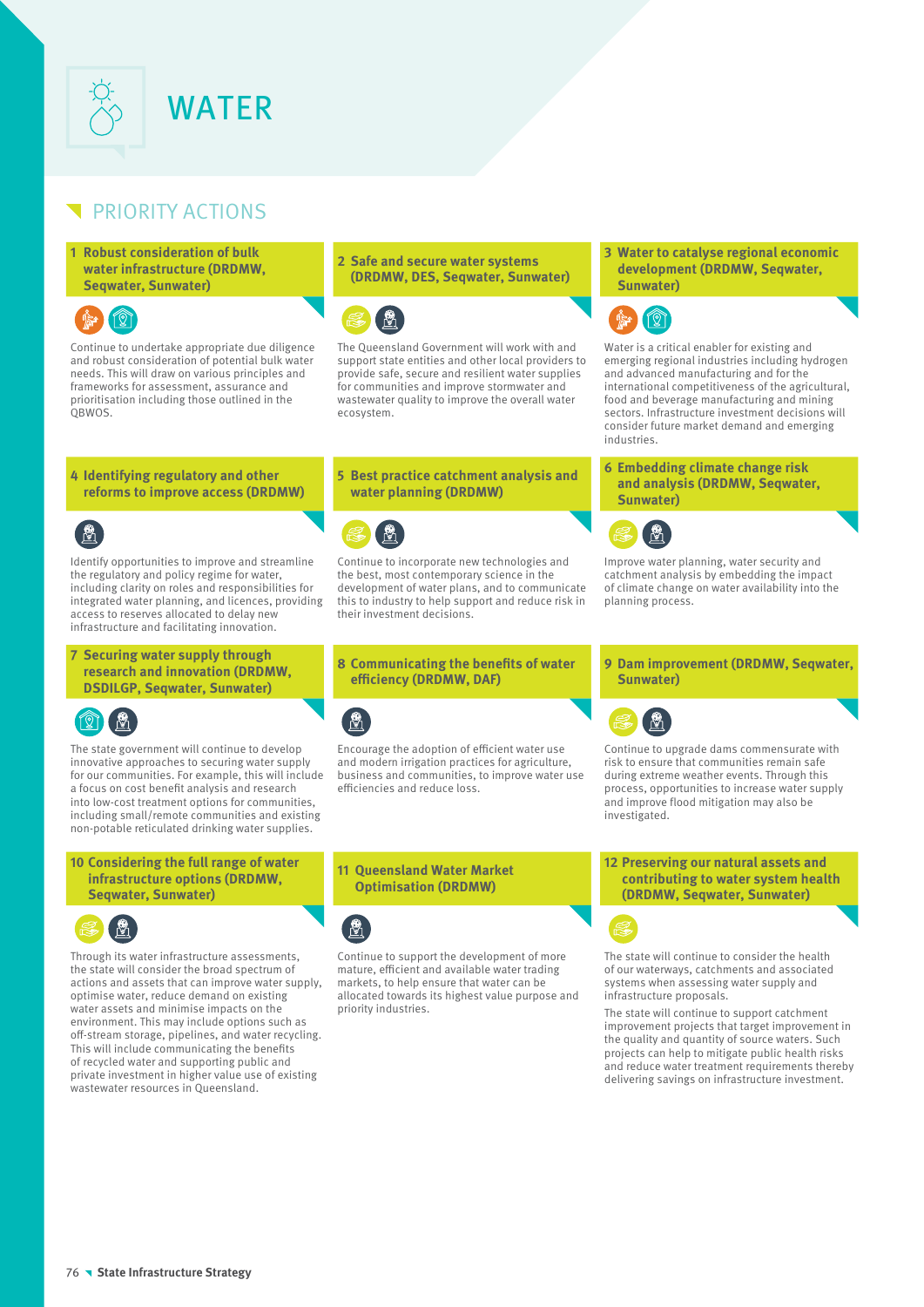**13 Bulkwater supply planning and augmentation (Seqwater, Sunwater)**



The state bulk water providers will undertake significant planning and investment to augment bulkwater supply over the next two decades to accommodate population and economic growth, and climate change impacts.

#### **14 Securing land and maximising entitlements (Seqwater, Sunwater)**



Continue to invest in securing suitable land (including pipeline corridors) to support delivery of planned future water supply infrastructure.

Optimise utilisation of existing water infrastructure and underutilised water entitlements by investigating opportunities to maximise and secure further water entitlements to provide a secure water supply now and into the future.

**15 Utilise existing and new data to inform investment and release of underutilised water (DRDMW, Seqwater, Sunwater)**



The Queensland Government and its entities will continue to enhance data and systems to inform decisions on water, and to enable water users and decision makers access to accurate information to support investment approaches.

**16 Continued recognition and engagement of First Nations peoples in the stewardship of our natural water resources (DRDMW, Seqwater, Sunwater)**



Continue to partner and work with First Nations peoples and communities to understand and recognise their rich and ongoing connection to land and water, and ensure these are recognised in water planning and also economic opportunities can be fully realised for First Nations peoples.



Chinaman Creek Dam, Cloncurry (Source: Tourism and Events Queensland)

# INFRASTRUCTURE OBJECTIVES



Encourage jobs, growth and productivity



Develop regions, places and precincts



Enhance sustainability and resilience



Adopt smarter approaches